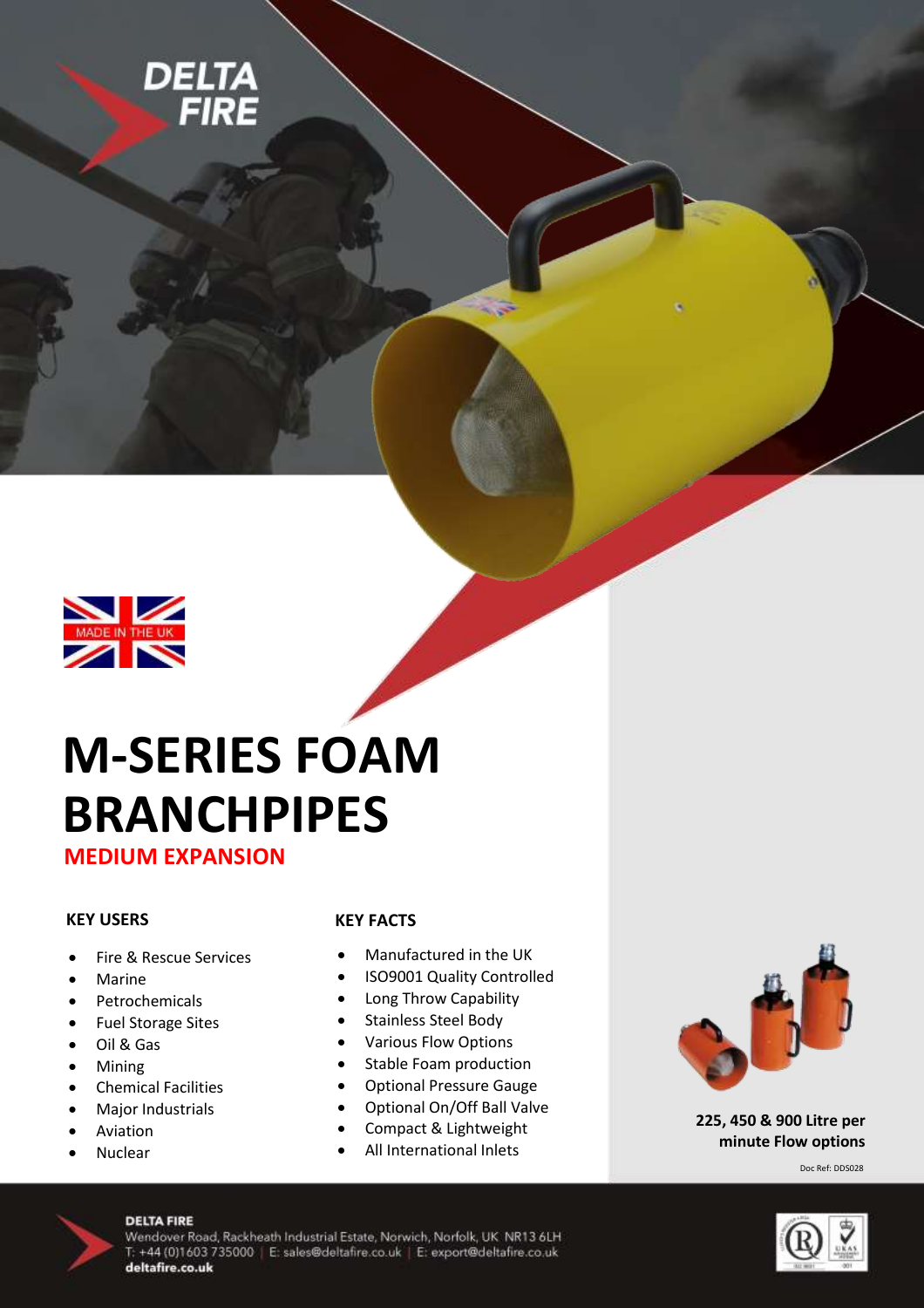## GENERAL DESCRIPTION

The Delta M-Series Medium Expansion Foam Branchpipes have been designed for use with all foam types, producing long throws and coherent flows of stable medium expansion foam over a wide pressure range. The M-Series are strong, compact and lightweight and designed for use in conjunction with Delta Inline Foam Inductors.

Perfectly suited for tackling fire scenarios where rapid foam coverage is essential the M-Series Branchpipes require minimal water for effective fire suppression or blanket coverage of inflammable liquid spills. They are also the perfect choice for use with many of the new hazard material vapour suppression foams. Perfect powerful jets of medium expansion foam are produced, even at low branchpipe inlet pressures. Optimum inlet pressures are between 2 to 7 bar depending on the foam type. The M-Series have a stainless steel body available in a choice of three flow options and can be supplied in either International Orange, High-Viz yellow or Natural finish.

Optional pressure gauge and On/Off ball valves can be supplied for ease of operator control and carrying handles are fitted as standard on all models. Supplied with 2" BSP male threaded inlets the M-Series can accept any International inlet adaptor for compatibility to existing hoselines.



Designed and Manufactured by Delta Fire in the UK the M-Series Foam Branchpipe range is built under an ISO9001 Quality Management Standard from top quality materials and rigorously tested prior to dispatch.



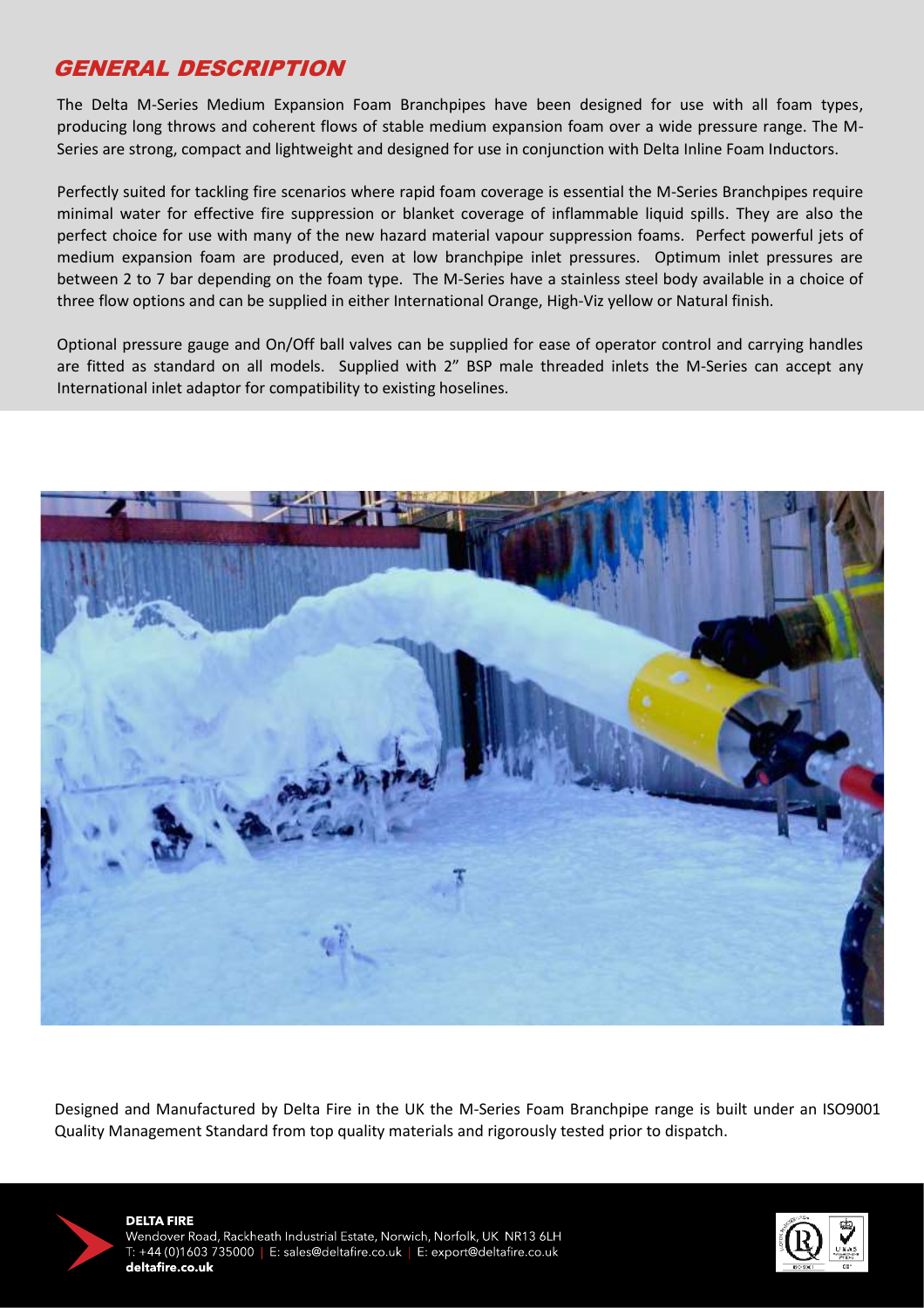## GENERAL DESIGN

The Delta M-Series Foam Branchpipes are the culmination of extensive design and development work over many years resulting in a superior, high performance product suited to a wide spectrum of applications around the world.









#### **Applications**

Rapid coverage of flammable liquid spills. Hazmat vapour suppression. Extinguishment of fires with difficult access. Total foam flooding of cellars, cable ducts and small enclosures. Fixed versions available for Bund and Dyked protection.

#### **Flow Engineering**

Delta's M-Series Medium Expansion Foam Branchpipes are flow engineered to provide three flow options – 225, 450 or 900 litres per minute to cater for all types of fire and spill risks. Fixed, bespoke flow options are also available for integration into fixed foam suppression systems.

#### **Materials**

The M-Series are manufactured with a stainless steel body and mesh net for excellent corrosion resistance and can be supplied in a choice of finishes. Available with either black epoxy powdercoated or bronze nozzle holders the M-Series is incredibly robust and suited for use in any environments. A wide choice of light alloy or gunmetal International adaptors are available for ease of connection to existing equipment.

#### **Optional Extras**

All Delta M-Series Foam Branchpipes can be supplied with lever-operated 'On/Off' ball valves as an optional extra. This allows the operator to have total control over the flow of foam at all times. Available in Light Alloy or Marine Brass to suit all climates and applications. A pressure gauge is also available for accurate monitoring of inlet pressures.